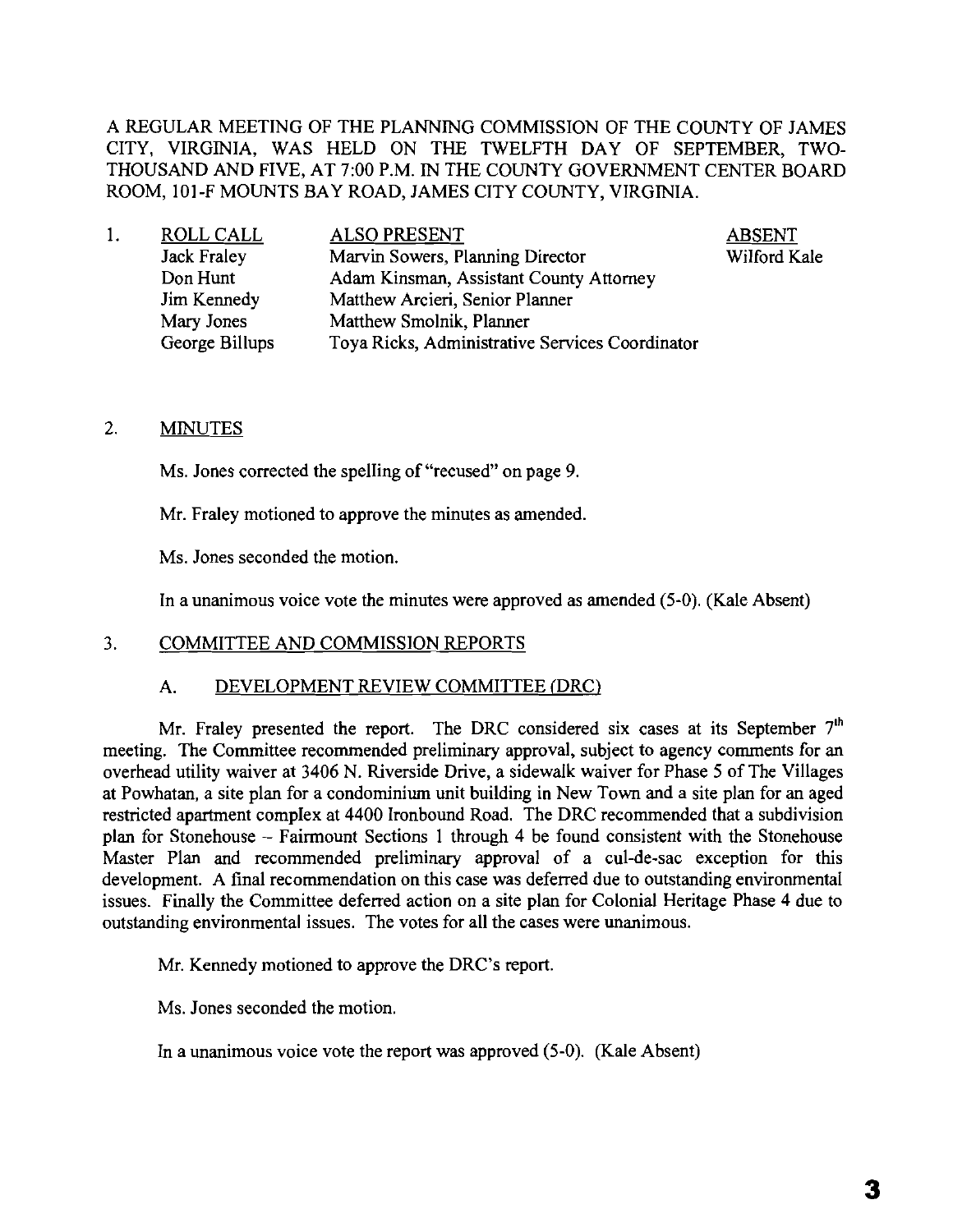# B. OTHER COMMITTEE REPORTS - None

## 4. ZO-5-05 INITIATING RESOLUTION- ZONING ORDINANCE AMENDMENT-AGED FACILITIES

Mr. Matthew Arcieri presented the staff report. He explained that an initiating resolution is required prior to the public hearing that will take place later in this meeting to consider a resolution to add facilities for the care and/or residence of the elderly to the R-8 District. Mr. Arcieri said this is a procedural matter and staff recommended approval.

Mr. Kennedy motioned to approve the resolution.

Mr. Fraley seconded the motion.

In a unanimous voice vote the resolution was approved  $(5-0)$ . (Kale absent)

## 5. PUBLIC HEARINGS

- A. Z-6-05/MP-4-05 Warhill Tract
- B. Z-8-05 Williamsburg Wicker and Rattan
- C. MP-9-05/ SUP-21-05 Olde Towne Timeshares
- D. Z-7-05/MP-5-05 Jamestown Retreat
- E. Z-12-05 Toano Business Center

Mr. Hunt stated that the applicants for items 5-A through 5-E requested deferral of those cases until the October 3, 2005 Planning Commission meeting.

Mr. Hunt opened the public hearing.

Hearing no requests to speak, Mr. Hunt continued the public hearings to October  $3^{rd}$ .

## F. AFD-5-86 Barnes Swamp - Toano Business Center, LLC Withdrawal

Mr. Matthew Arcieri presented the staff report. Mr. Michael Brown has applied to withdraw approximately 79.12 acres from the existing Barnes Swamp Agricultural & Forestal District (AFD). In April of 2005 a subdivision of this property into five lots was approved in conflict with the conditions of the AFD. The property is located at 11125 Old Stage Road and can be further identified as Parcels (5-1), (5-2), (5-3), (5-4) and (5-5) on the JCC Tax Map (4-1).

Stafffound the proposal inconsistent with the criteria for withdrawal from AFDs outside the Primary Service Area (PSA), but did note that the use is consistent with the Comprehensive Plan and will not cause the Barnes Swamp AFD to be discontinued. Given the unusual circumstances behind the request staff had no major objections.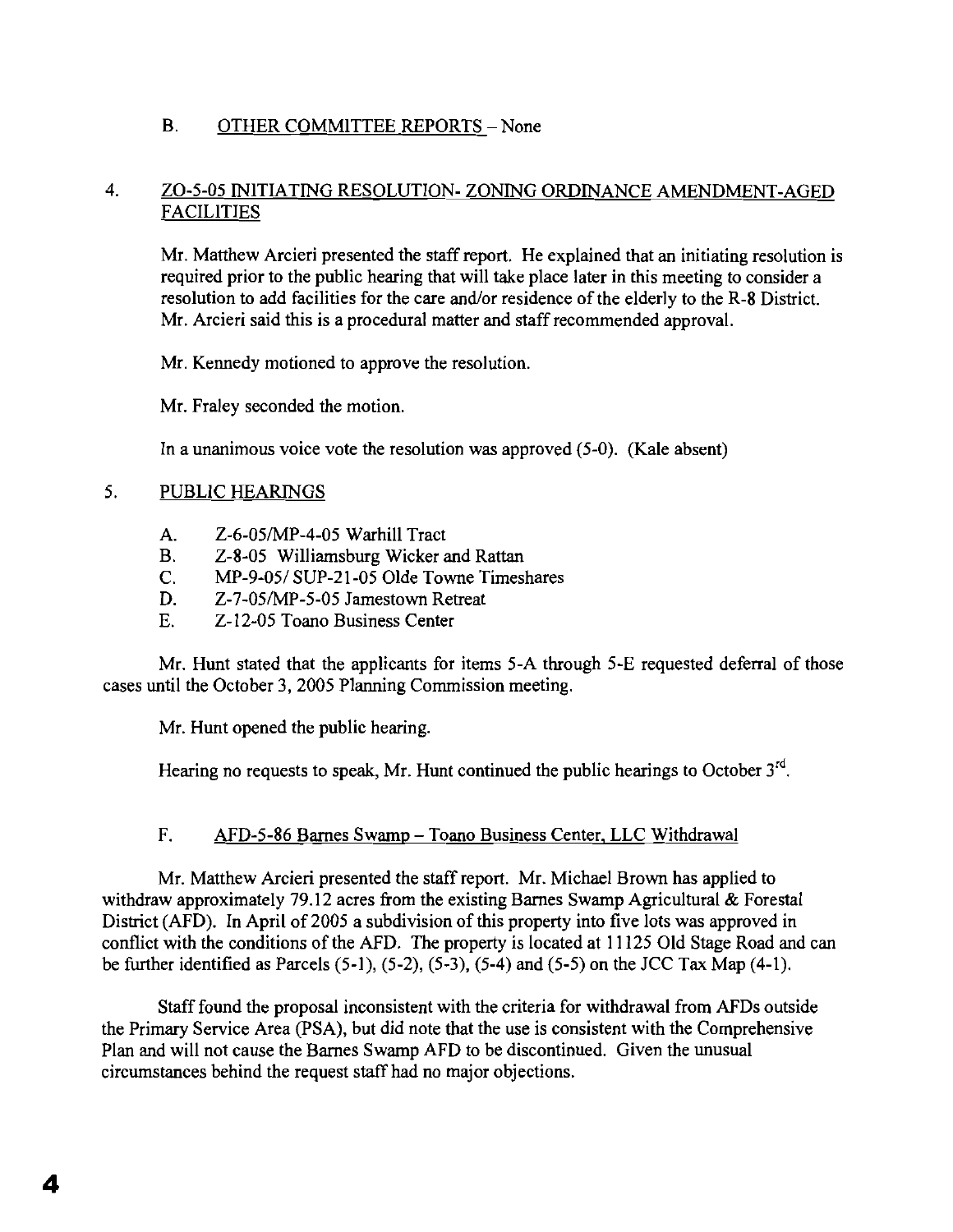On September 6, 2005 the AFD Advisory Committee recommended denial of the application by a vote of 8-0 with one abstention.

Mr. Hunt opened the public hearing.

Mr. Carlye Ford, 319 Farmville Lane, represented the AFD Advisory Committee. The Committee found the proposal inconsistent with the guidelines established by the Board of Supervisors for withdrawal of property from an AFD outside the PSA. The Committee unanimously recommended denial.

Mr. Walter Dzula Jr., 12021 Old Stage Road, was concerned about the continued development in the area given the lack of public services. He said that both he and his uncle have had to install new wells. Mr. Dzula stated that overcrowded schools were another concern.

Hearing no other requests to speak, Mr. Hunt closed the public hearing.

Mr. Billups stated that the AFD Advisory Committee was knowledgeable of the situation and that the Board of Supervisors had set forth the directions for any modifications; therefore it is up to the Board to approve or disapprove any changes. He said he will not override the AFD Committee or the Board of Supervisors.

Mr. Hunt asked when the district would come up for renewal.

Mr. Arcieri said August of 2006.

Mr. Kennedy confirmed that the property could be withdrawn at that time. He asked what steps had been taken to ensure that situations like this do not occur again.

Mr. Arcieri described the current procedure for making sure a property is not in an AFD as well as the additional measures that have been added.

Mr. Kennedy asked what financial obligations, if any, the applicant had committed to the project and if reimbursement by the County had been discussed.

Mr. Michael Brown said he had spent approximately \$3,000 to \$5,000 since Planning gave approval and that there had been no discussions about reimbursement. Mr. Brown also stated that should this case be denied he intended to develop the property next August.

Ms. Jones said that given the AFD Committee's strong recommendation for denial and that the project did not meet the full criteria for withdrawal she could not support the application.

Mr. Fraley stated that the Board of Supervisors has set a policy that discourages withdrawal of land during the term of the Districts, that the application does not meet two of the four criteria for withdrawal, and the AFD Committee gave a strong recommendation for denial. He said that for those three reasons he was unable to support the application.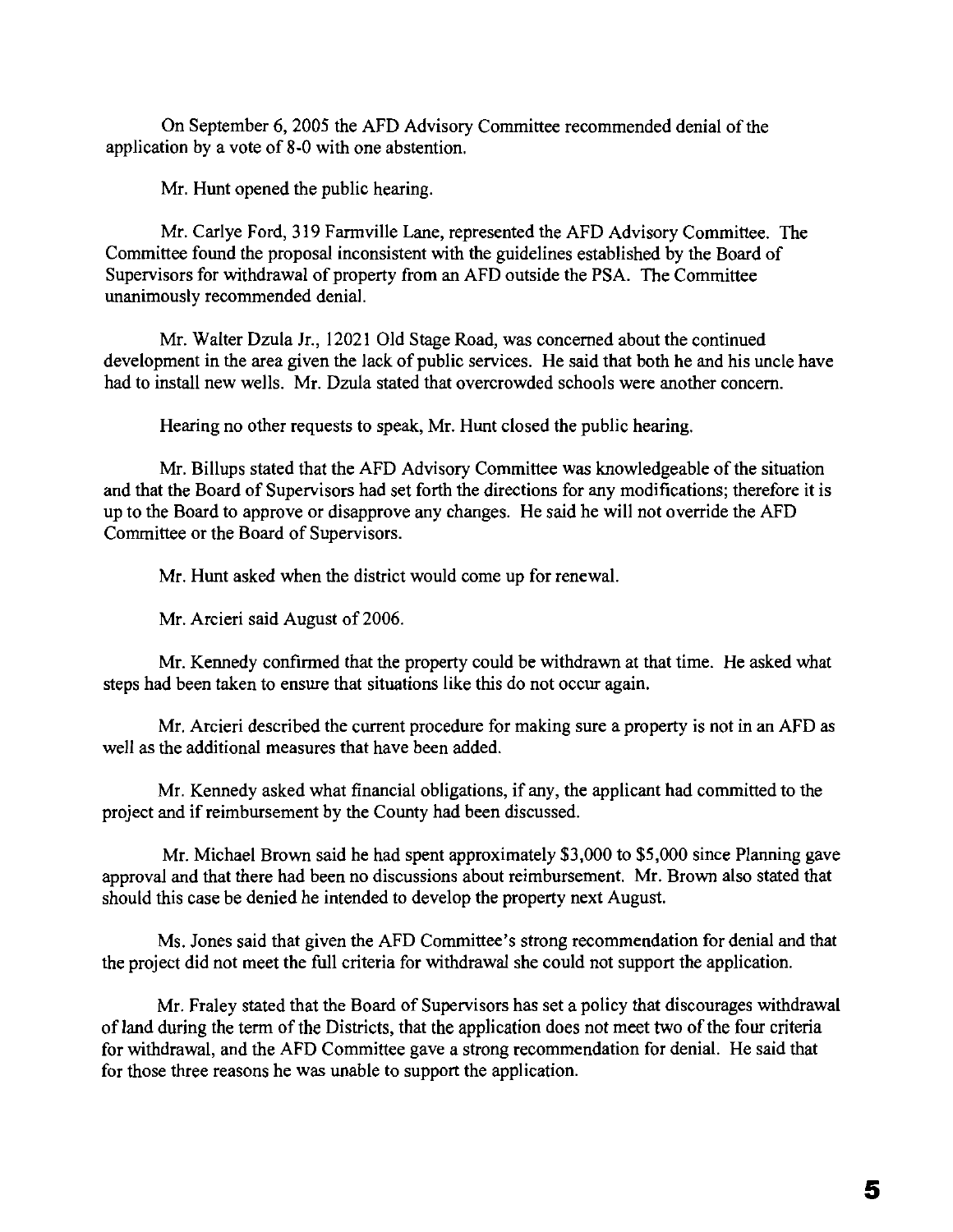Mr. Kennedy said the applicant had stated that he would still withdraw the land from the AFD in eleven months. He also said he was concerned due to the number of new planners and ensuring that mistakes like this don't happen again. Mr. Kennedy said that because of the policy that has been established he would have to say no. He also recommended that the Board of Supervisors come to some kind of financial agreement with the applicant.

Mr. Billups said that when property owners elect to be included in an AFD they should commit to the full four year term.

Mr. Ford stated that Mr. Brown did not place the property in the AFD, but that he purchased it afterwards.

Mr. Sowers stated that the motion was to recommend denial of the application.

In a unanimous roll call vote denial was recommended (5-0). AYE: (5) Hunt, Kennedy, Jones, Fraley, Billups; NAY: (0) (Kale absent)

# G. SUP-27-05 Chickahominy Baptist Church Expansion

Mr. Matthew Smolnik presented the staff report. Ms. Marian J. Brown has applied for a Special Use Permit to construct a 5,800-square-foot addition to the existing Chickahominy Baptist Church building. The property is located at 2900 Chickahominy Road and may be further identified as parcel (1-9) on the JCC Tax Map (22-3). The property is zoned R-8, Rural Residential and is designated as Rural Lands by the JCC Comprehensive Plan.

Staff found the proposal consistent with the Comprehensive Plan and Land Use Map designation and compatible with surrounding zoning and development. Staff also believed the proposed conditions would sufficiently mitigate impacts and recommended approval of the application and attached conditions.

Mr. Billups asked if the proposal would trigger the need for additional parking.

Mr. Smolnik said that enough parking exists to accommodate full capacity.

Mr. Hunt opened the public hearing.

Ms. Marian Brown, 7272 Little Creek Dam Road, said the size of the existing church does not support their current ministries. Ms. Brown showed the proposed elevations and indicated the uses for the new spaces.

Mr. Corwin Hammond, 6120 Glenrose Dr., Suffolk, said the church has become a focal point in the community. He said the increased space will be used for youth and community programs.

Hearing no other requests to speak, Mr. Hunt closed the public hearing.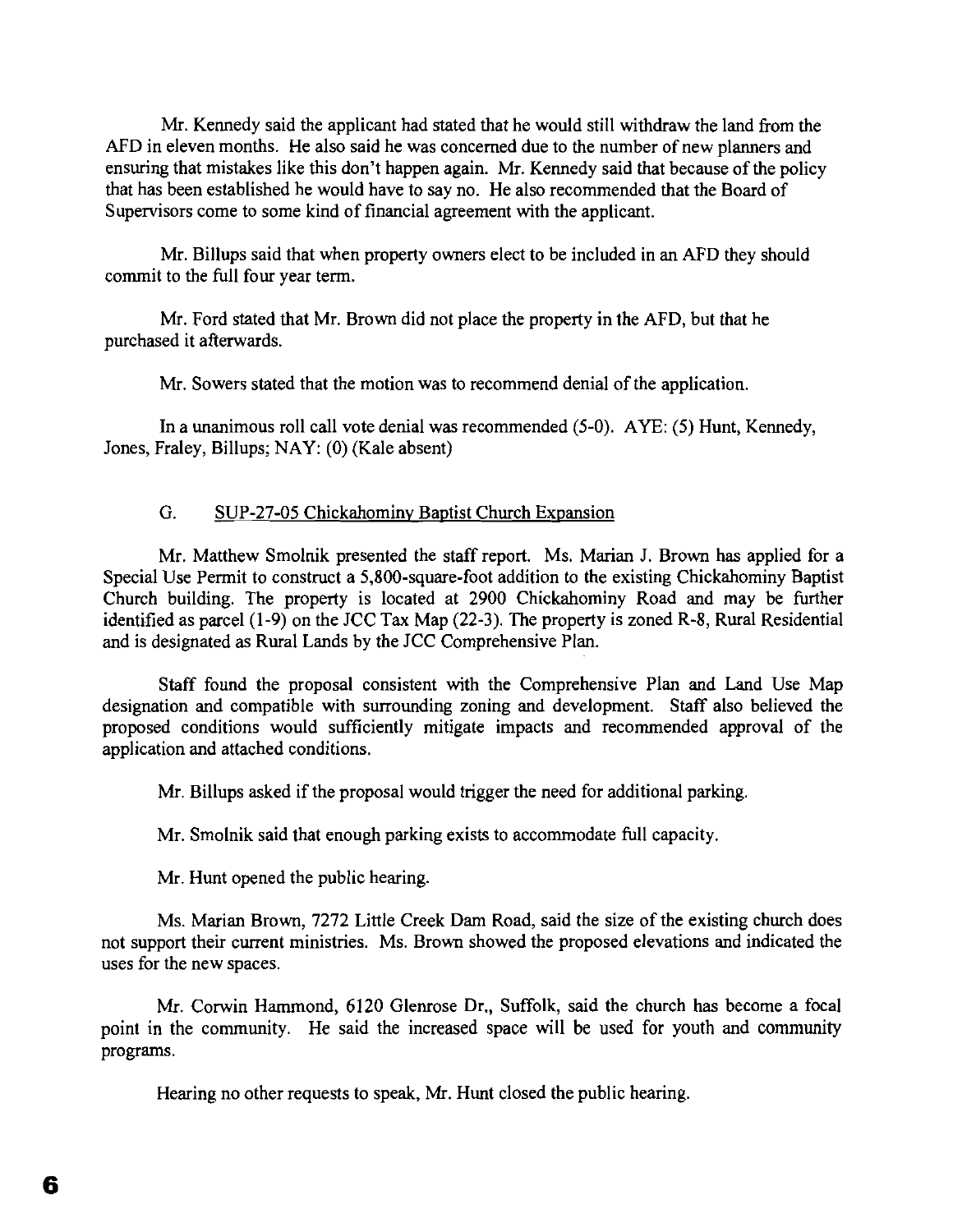Ms. Jones asked for an explanation of a Virginia Department of Transportation (VDOT) comment concerning the driveway.

Mr. Smolnik said the recommendation was made due to limited sight distance. He pointed to the current and suggested driveway locations on a location map.

Mr. Kennedy motioned to recommend approval of the application and attached conditions.

Mr. Fraley recognized church members in the audience and spoke about the good work they perform in the community. He seconded the motion.

In a unanimous roll call vote the application and attached conditions were recommended for approval (5-0). AYE: (5) Hunt, Kennedy, Jones, Fraley, Billups; NAY: (0). (Kale absent)

#### H. ZO-5-05 Zoning Ordinance Amendment - Aged Facilities

I. SUP-26-05 Williamsburg Landing Parking Addition

Mr. Matthew Arcieri presented the combined staff reports. Mr. Tim Trant has applied for an ordinance amendment and special use permit to permit the construction of an accessory parking lot at Williamsburg Landing. The Ordinance requires that accessory parking have the same zoning classification as the use it supports. The special use permit process allows for the ability to review and mitigate any potential negative impacts on a site specific basis. Staff found the use consistent with surrounding uses and the Comprehensive Plan and recommended approval.

Mr. Hunt opened the public hearings.

Mr. Tim Trant, Kaufman and Canoles, introduced himself, the applicant, and the engineer for the project. He made himself available for questions.

Mr. Billups questioned the appropriateness of considering the amendment request and special use permit together prior to the Board of Supervisors having an opportunity to act on the former.

Mr. Sowers explained the process. He said it is intended to save time for the applicant.

Hearing no other requests to speak, Mr. Hunt closed the pubic hearings.

Mr. Sowers indicated that a single motion would be made to recommend approval.

In a unanimous roll call vote  $ZO-5-05$  Zoning Ordinance Amendment  $-$  Aged Facilities was recommended for approval (5-0). AYE: (5) Hunt, Kennedy, Jones, Fraley, Billups; NAY: (0). (Kale absent)